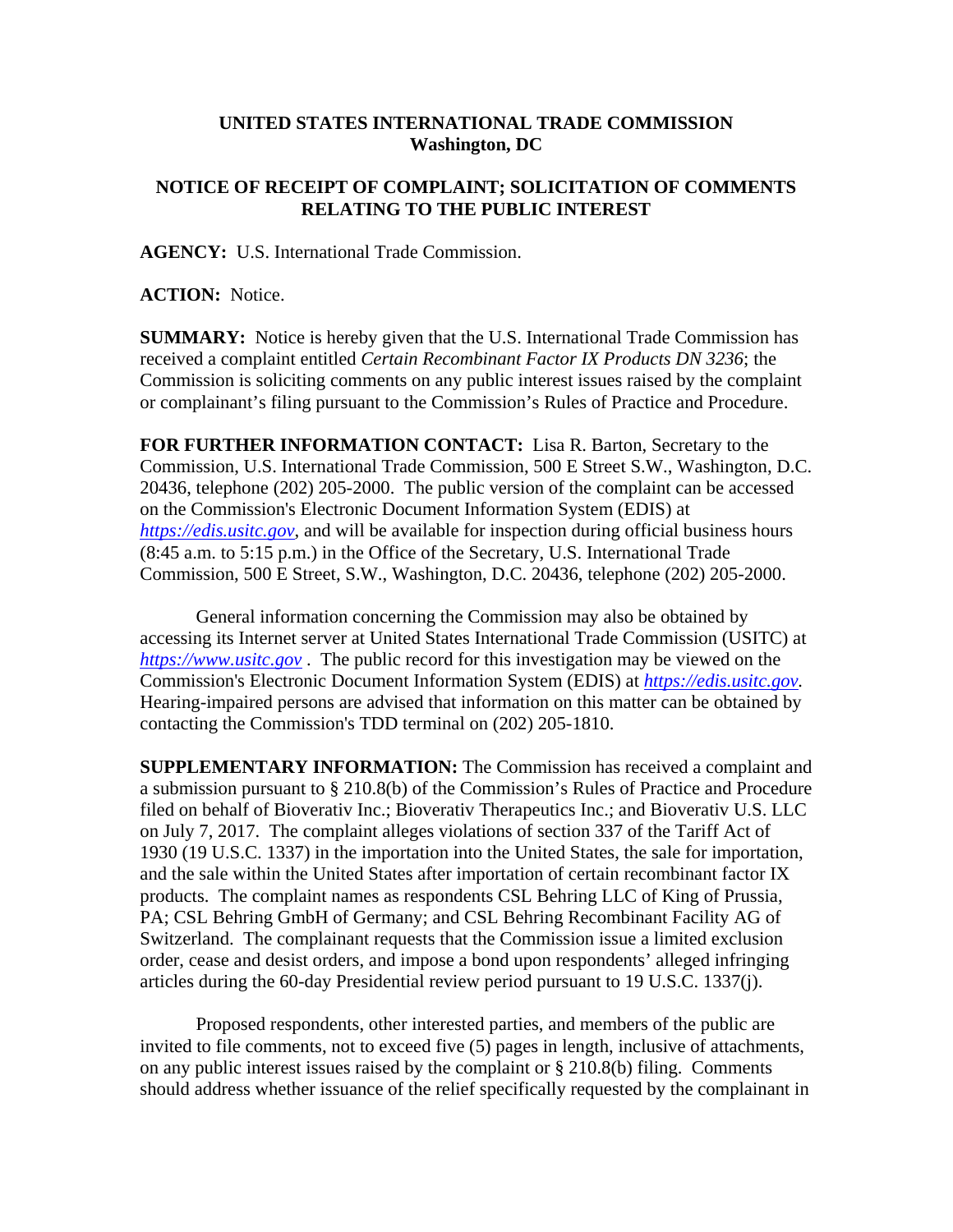this investigation would affect the public health and welfare in the United States, competitive conditions in the United States economy, the production of like or directly competitive articles in the United States, or United States consumers.

In particular, the Commission is interested in comments that:

- (i) explain how the articles potentially subject to the requested remedial orders are used in the United States;
- (ii) identify any public health, safety, or welfare concerns in the United States relating to the requested remedial orders;
- (iii) identify like or directly competitive articles that complainant, its licensees, or third parties make in the United States which could replace the subject articles if they were to be excluded;
- (iv) indicate whether complainant, complainant's licensees, and/or third party suppliers have the capacity to replace the volume of articles potentially subject to the requested exclusion order and/or a cease and desist order within a commercially reasonable time; and
- (v) explain how the requested remedial orders would impact United States consumers.

Written submissions must be filed no later than by close of business, eight calendar days after the date of publication of this notice in the *Federal Register*. There will be further opportunities for comment on the public interest after the issuance of any final initial determination in this investigation.

Persons filing written submissions must file the original document electronically on or before the deadlines stated above and submit 8 true paper copies to the Office of the Secretary by noon the next day pursuant to  $\S 210.4(f)$  of the Commission's Rules of Practice and Procedure (19 CFR 210.4(f)). Submissions should refer to the docket number ("Docket No. 3236") in a prominent place on the cover page and/or the first page. (*See* Handbook for Electronic Filing Procedures, *Electronic Filing Procedures*<sup>1</sup>). Persons with questions regarding filing should contact the Secretary (202-205-2000).

Any person desiring to submit a document to the Commission in confidence must request confidential treatment. All such requests should be directed to the Secretary to the Commission and must include a full statement of the reasons why the Commission should grant such treatment. *See* 19 CFR 201.6. Documents for which confidential treatment by the Commission is properly sought will be treated accordingly. All such requests should be directed to the Secretary to the Commission and must include a full statement of the reasons why the Commission should grant such treatment. *See* 19 CFR

 $\overline{a}$ 

<sup>1</sup> Handbook for Electronic Filing Procedures: *https://www.usitc.gov/documents/handbook\_on\_filing\_procedures.pdf*